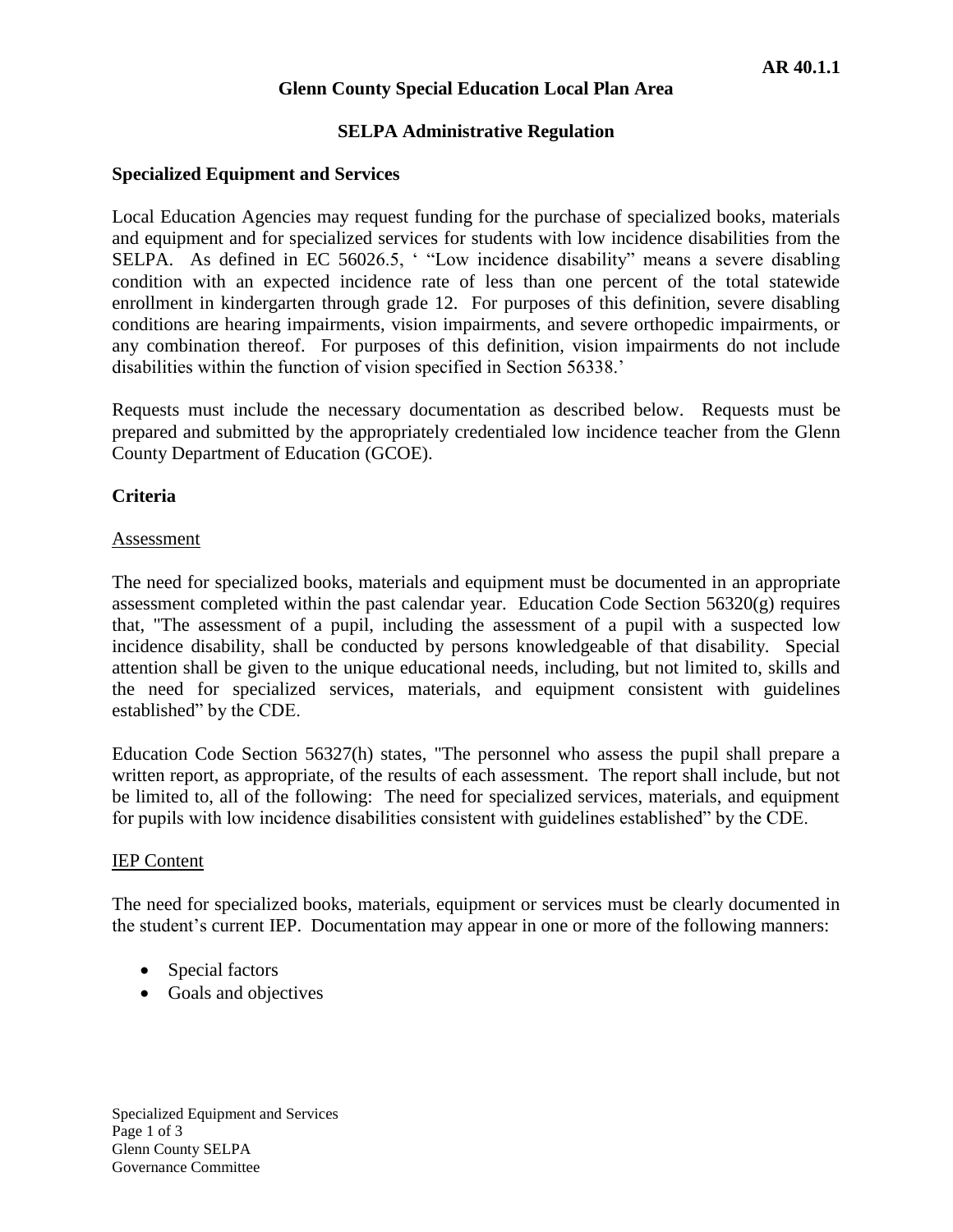## **Glenn County Special Education Local Plan Area**

## **SELPA Administrative Regulation**

- Accommodations/Modifications to the General Education Environment
- **IEP Notes/Comments**

The IEP should identify the need for specialized books, materials and equipment in terms of the function that the item serves, not by brand name or model.

#### **Limitations**

The use of low incidence funds is limited, "for purchase, repair and inventory maintenance" for equipment, materials and specialized books used by students with low incidence disabilities. Purchases must relate to the unique educational needs resulting from a student's low incidence disability. Low incidence funds may not be used to:

- Support staff development
- Purchase medical therapy units for California Children's Services
- Purchase medical equipment
- Construct or alter facilities or acquire storage units
- Supplant books, materials and equipment provided by other agencies

### **Request Procedures**

Requests for low incidence funds must be submitted to the SELPA on the appropriate SELPA form and be accompanied by a copy of the most recent assessment, current IEP and any other documentation indicated on the request form.

### **Approval**

Requests for low incidence funds will be reviewed and approved/disapproved by the SELPA Administrator. The SELPA Administrator will evaluate requests based on the requirements and limitations outlined by the CDE.

#### **Purchase Procedures**

All low incidence books, materials and equipment will be purchased and maintained by the SELPA.

*Legal Reference:* CALIFORNIA EDUCATION CODE Section 56026.5 Section 56320 (g) Section 56327 (h)

Specialized Equipment and Services Page 2 of 3 Glenn County SELPA Governance Committee